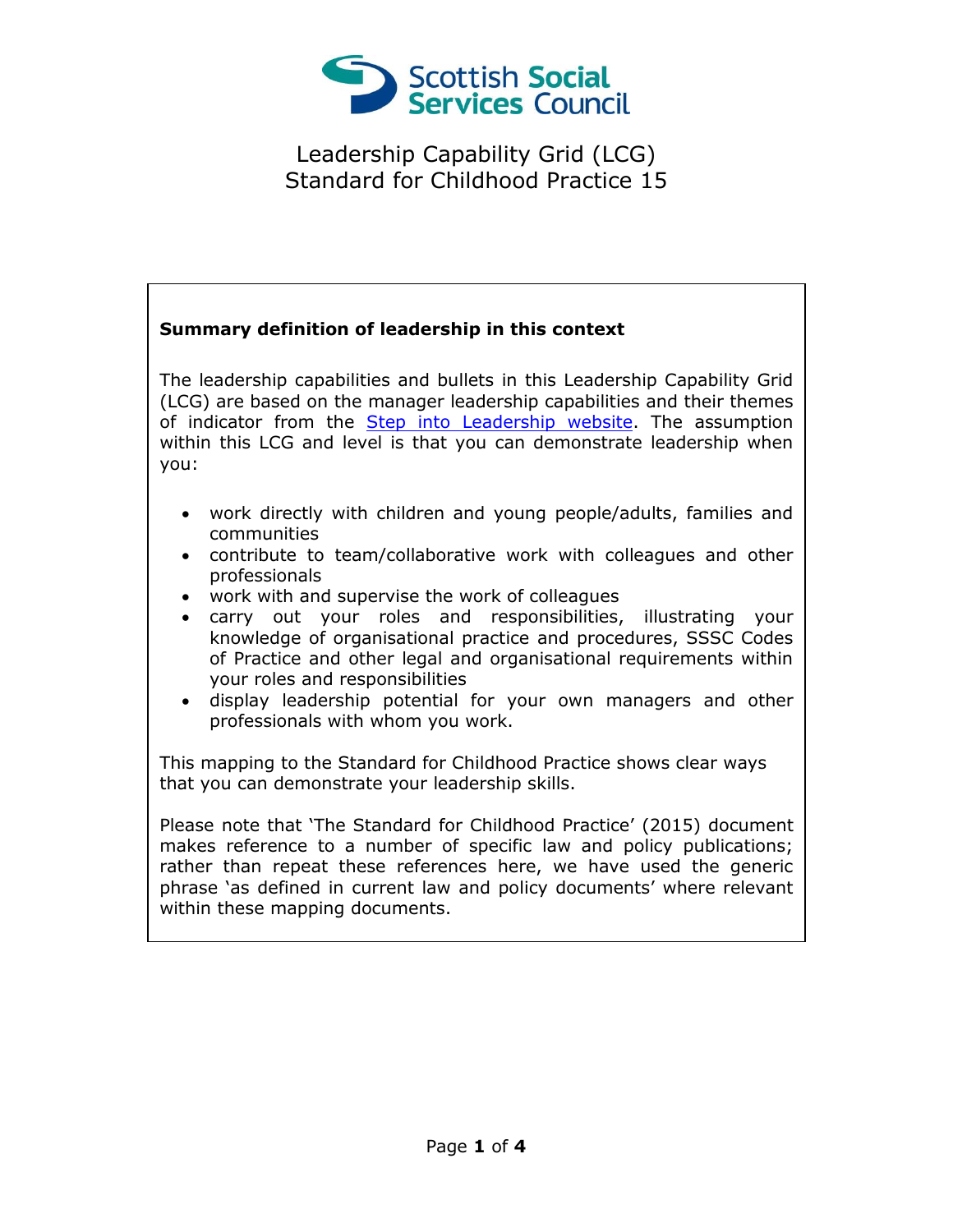

٦

┑

| Leadership<br>capabilities                   | When leading and supporting the development of positive<br>and caring relationships with each child and family you can<br>demonstrate leadership capabilities by:                                                                                                                                                                                                                                                                                                                                                                                                                                                                                                                                                                                                                                                                                                                                                                                                                                                                      |
|----------------------------------------------|----------------------------------------------------------------------------------------------------------------------------------------------------------------------------------------------------------------------------------------------------------------------------------------------------------------------------------------------------------------------------------------------------------------------------------------------------------------------------------------------------------------------------------------------------------------------------------------------------------------------------------------------------------------------------------------------------------------------------------------------------------------------------------------------------------------------------------------------------------------------------------------------------------------------------------------------------------------------------------------------------------------------------------------|
| <b>Vision</b>                                | Providing a vision for those with whom you work and your<br>organisation when you:<br>See how best to make a difference when:<br>enabling good relationships to be established with each child and<br>family, and building the ethos of the service around respect for and<br>commitment to each child and family, workers, other colleagues and<br>visitors $(15.1)$<br>Communicate and promote ownership of the vision when:<br>enabling good relationships to be established with each child and<br>family, and building the ethos of the service around respect for and<br>commitment to each child and family, workers, other colleagues and<br>visitors $(15.1)$<br>Promote a public service ethos when:<br>enabling good relationships to be established with each child and<br>family, and building the ethos of the service around respect for and<br>commitment to each child and family, workers, other colleagues and<br>visitors $(15.1)$<br>demonstrating the values, attitudes and behaviour expected from<br>$\bullet$ |
|                                              | children and young people (15.4)                                                                                                                                                                                                                                                                                                                                                                                                                                                                                                                                                                                                                                                                                                                                                                                                                                                                                                                                                                                                       |
| Self-<br>leadership                          | Displaying self leadership when you:<br>Challenge discrimination and oppression when:<br>demonstrating the values, attitudes and behaviour expected from<br>$\bullet$<br>children and young people (15.4)                                                                                                                                                                                                                                                                                                                                                                                                                                                                                                                                                                                                                                                                                                                                                                                                                              |
| <b>Motivating</b><br>and inspiring<br>others | Motivating and inspiring others when you:<br>Inspire people by personal example when:<br>enabling good relationships to be established with each child and<br>family, and building the ethos of the service around respect for and<br>commitment to each child and family, workers, other colleagues and<br>visitors $(15.1)$<br>Recognise and value the contribution of others when:<br>enabling good relationships to be established with each child and<br>family, and building the ethos of the service around respect for and<br>commitment to each child and family, workers, other colleagues and<br>visitors $(15.1)$<br>Drive the creation of a learning and performance culture when:<br>creating environments and play spaces where relationships with<br>each child are positive and affirming and each child's confidence and                                                                                                                                                                                             |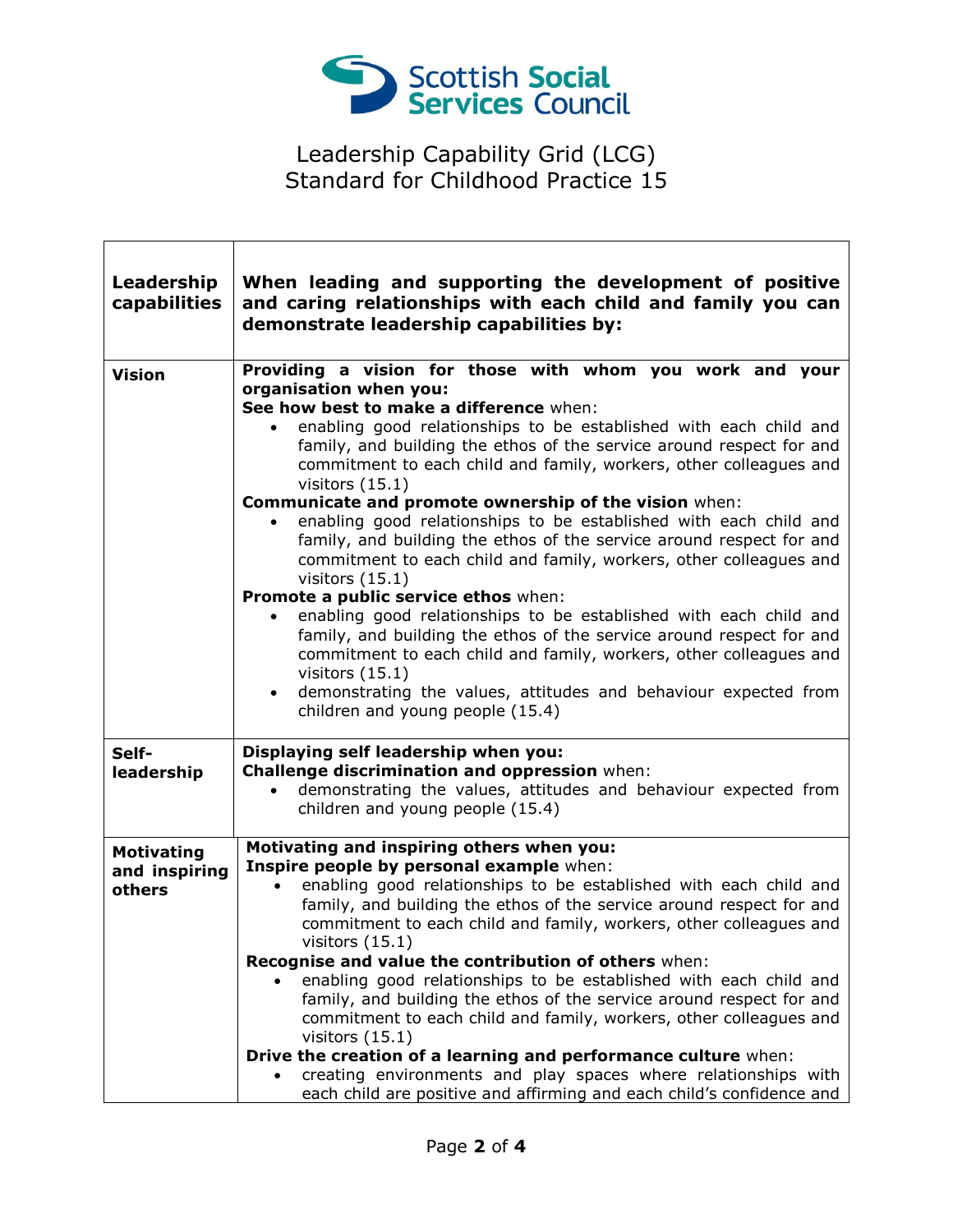

|                      | resilience is promoted (15.5)                                                                                                                                                                                                                     |
|----------------------|---------------------------------------------------------------------------------------------------------------------------------------------------------------------------------------------------------------------------------------------------|
| <b>Empowering</b>    | <b>Empowering people when you:</b>                                                                                                                                                                                                                |
| people               | Enable leadership at all levels when:                                                                                                                                                                                                             |
|                      | encouraging workers to listen and pay attention to what the<br>children and young people communicate, valuing and respecting<br>their views and providing them with opportunities to express their<br>views and decisions (15.2)                  |
|                      | supporting sensitive and effective communication with all children<br>$\bullet$<br>and young people (15.3)                                                                                                                                        |
|                      | providing opportunities for children and young people to develop<br>$\bullet$<br>positive and supportive relationships with each other (15.6)                                                                                                     |
|                      | Involving people in development and improvement when:                                                                                                                                                                                             |
|                      | supporting sensitive and effective communication with all children<br>and young people (15.3)                                                                                                                                                     |
| <b>Collaborating</b> | <b>Collaborating and influencing when you:</b>                                                                                                                                                                                                    |
| and                  | Lead partnership working when:                                                                                                                                                                                                                    |
| influencing          | enabling good relationships to be established with each child and<br>family, and building the ethos of the service around respect for and<br>commitment to each child and family, workers, other colleagues and<br>visitors $(15.1)$              |
|                      | Influence people when:                                                                                                                                                                                                                            |
|                      | enabling good relationships to be established with each child and<br>$\bullet$<br>family, and building the ethos of the service around respect for and<br>commitment to each child and family, workers, other colleagues and<br>visitors $(15.1)$ |
|                      | encouraging workers to listen and pay attention to what the<br>$\bullet$<br>children and young people communicate, valuing and respecting<br>their views and providing them with opportunities to express their<br>views and decisions (15.2)     |
| <b>Creativity</b>    | Using creativity and innovation in your work when you:                                                                                                                                                                                            |
| and<br>innovation    | See opportunities to do things differently when:<br>creating environments and play spaces where relationships with                                                                                                                                |
|                      | each child are positive and affirming and each child's confidence and                                                                                                                                                                             |
|                      | resilience is promoted (15.5)                                                                                                                                                                                                                     |
|                      | Promote creativity and innovation when:<br>encouraging workers to listen and pay attention to what the<br>$\bullet$                                                                                                                               |
|                      | children and young people communicate, valuing and respecting<br>their views and providing them with opportunities to express their<br>views and decisions (15.2)                                                                                 |
|                      | creating environments and play spaces where relationships with                                                                                                                                                                                    |